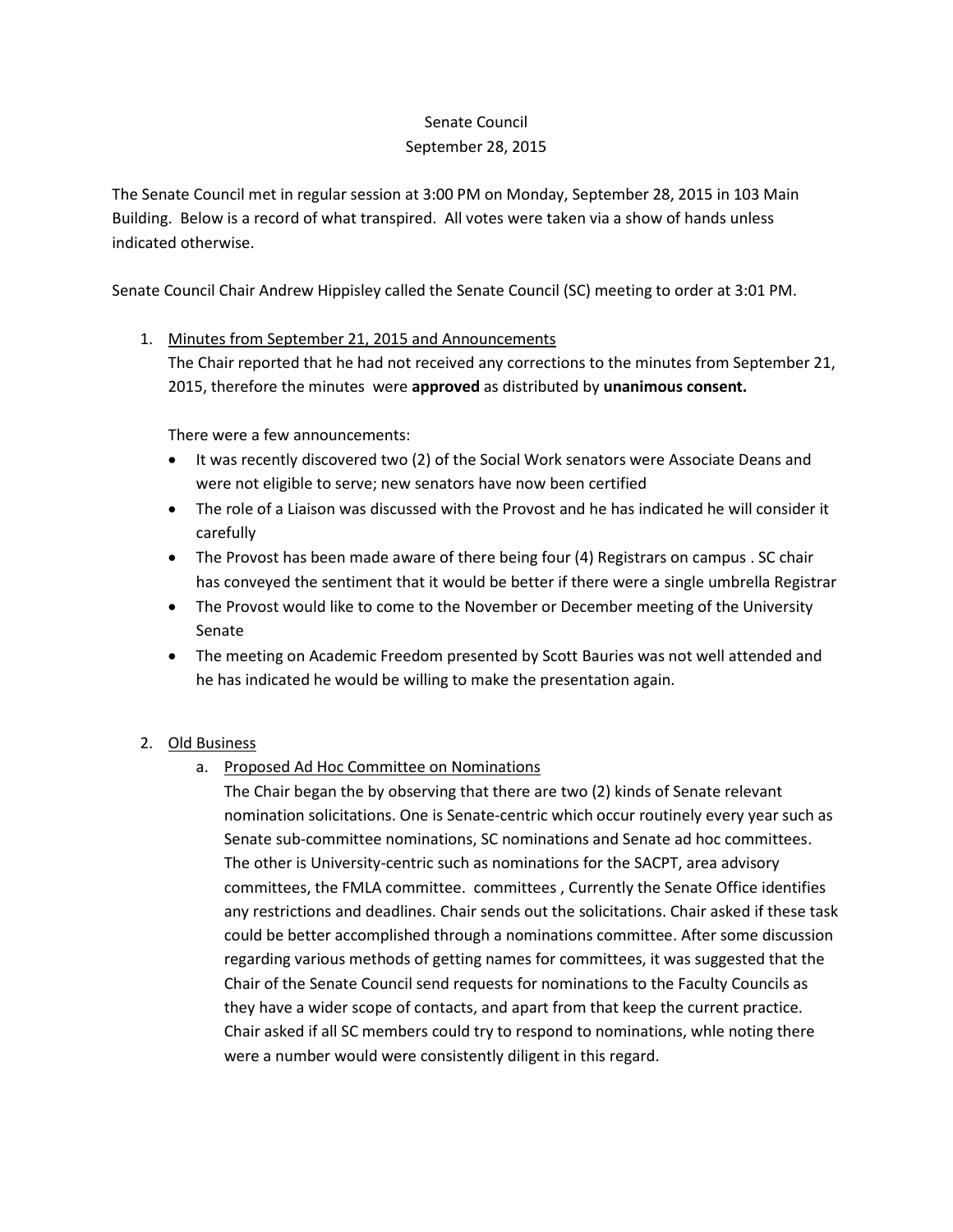3. Guest Cleo Price, Assistant Dean, Graduate Academic Services presented a request to the Senate Council for a change to the August 2009 degree list based on administrative error.

Bailey made a motion with Mazur seconding.

Recommend amending the August 2009 degree by adding the Master's in Music Performance degree and rescinding the Master's of Art in Music Performance degree for student KA-06 ." The motion passed unanimously.

- 4. Guest Marcie Deaton, Associate General Counsel presented stylistic changes to the *Administrative Regulations II:4* (University Joint Commission on Honorary Degrees). Ms. Deaton stated that the Committee was not attempting to make substantive changes to the AR but to make the language consistent with other AR's. A great deal of discussion centered on the President's two roles at the University, one being the CEO of the University and the other as President of the University Senate. In the role of the President of the University Senate, the President presents to the Board of Trustees the names of the students for conferring of degrees, conferring honorary degrees and posthumous degrees. In his role as the CEO of the University, the president has the right to object to the name(s) as presented to the Board of Trustees. Ms. Deaton suggested that she and the committee rewrite Section 5 (the last section) and bring it back before the Senate Council.
- 5. Discussion on Honors College with guests Ben Withers (Dean of UGE) and Connie Wood (Chair Rules Committee)

The Chair recalled from the last meeting four issues that were raised by Senate council with regard to an honors college:

- 1. Potential conflicts with existing programs in other colleges
- 2. Potential of segregation
- 3. Questions about how will honors faculty be recruited and hired; (Lecturers or Special Title Series)
- 4. Questions about the composition of the Honors Faculty Council

Discussion around the segregation concern included the following points:

- anti-segregation in the sense that honors students are heterogeneous bunch
- great recruiting tool for top students who want to be with like-minded students,
- give top-notch students challenges and rewards,
- students would not be required to live with other honors student
- the extra cost in dollars needs to be worh it for students

Other issues raised included:

• how will the honors college be staffed? (point 3, 4)